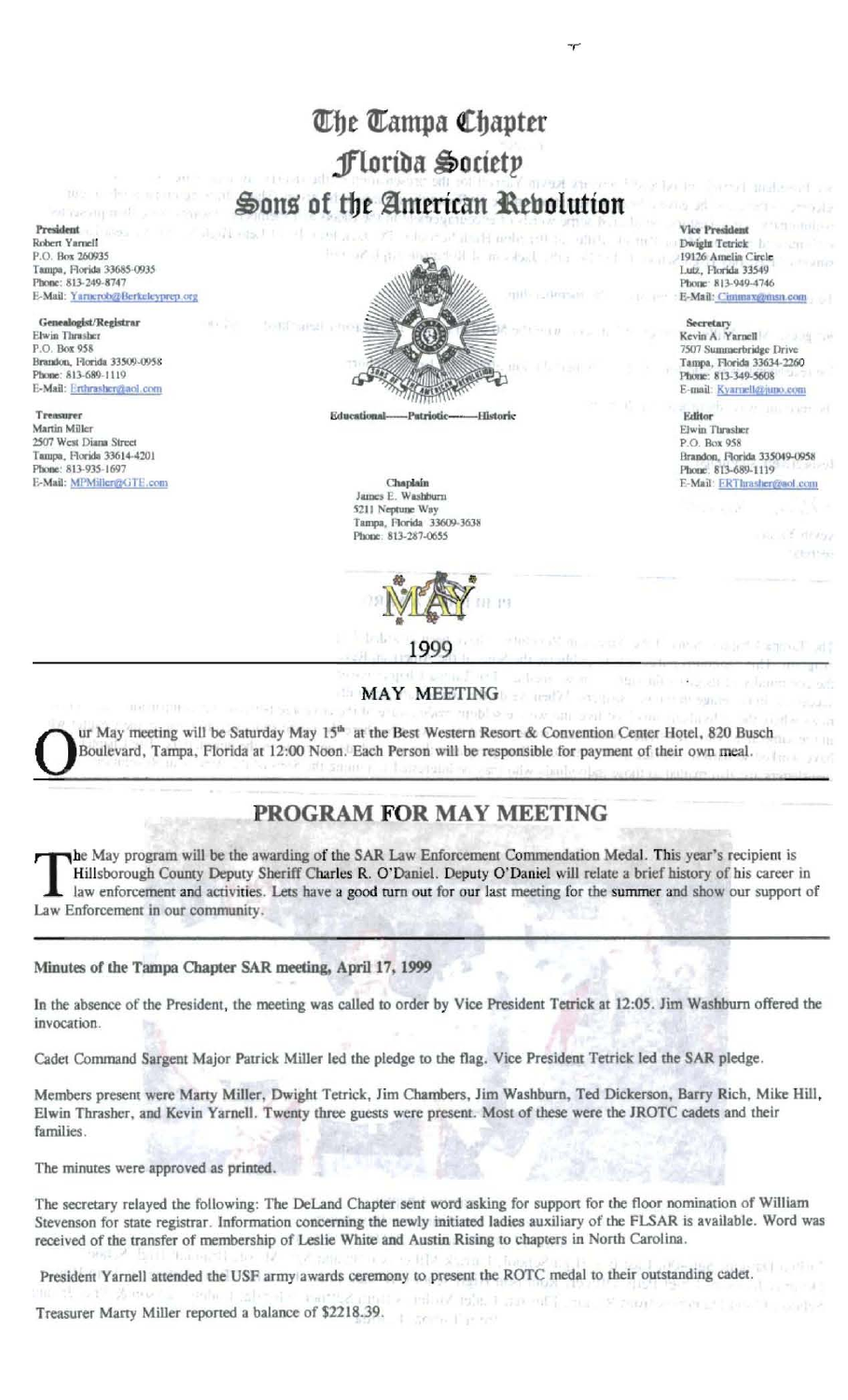Minutes Cont'd.

## THE U. THINK Chapter

Vice President Tetrick adjourned the meeting for lunch.

#### MBOGE GOMOTI

Vice President Tetrick introduced Secretary Kevin Yarnell for the presentation of the JROTC awards. After a word of welcome to the guest he gave a brief presentation on the SAR and the awards to be given. Then, drawing on parallels to our revolutionary war ancestors, he offered some words of encouragement to the cadets and members. Awards were then presented to: Command Sargent Major Patrick Miller of Brandon High School C/PO Jack Pray Jr. of Leto High School Sargent Joshua Damon of East Bay High School C/PO Dorothy Jackson of Robinson High School.

The cadets introduced their guests to the membership.

Our guest, Mrs. Miller (mother of Patrick), won the 50-50 drawing. The treasury benefitted by \$9.00.

The recessional was said followed by the benediction offered by Jim Washburn.

The meeting was adjourned at 1:20 p.m.

Respectively submitted

Kevin Yarnell

Kevin Yarnell Secretary

### **PUBLICITY AWARD**

The Tampa Chapter, Sons of the American Revolution, have been awarded  $3<sup>rd</sup>$  place and \$ 25.00 in the State wide publicity program. This programs purpose is to publicize the Sons of the American Revolution's activities in the community and inform the community of its goals through the news media. The Tampa Chapter covers such a large area it has never been very successful in coverage in the newspapers. When we do the articles are generally in the regional sections or the local weekly news where the individuals involved live and we are seldom made aware of the coverage because our compatriots may not live in the same area. Our Newsletter contributes some toward this award but here the credit should go to those in the Chapter who have worked so hard to provide us with the excellent programs that we include coverage in the newsletters. The Chapter newsletters are also mailed to those individuals who may be interested in joining the Sons of the American Revolution.



Tampa Chapter **Init** me has started Sons of the American Revolution April 17, 1999 meeting ROTC awards to:

 $-121$ 

Joshua Damon, Sgt 406, East Bay High School; Patrick Miller, Command Sgt. Major, Brandon High School; Dorothy Jackson, Chief Petty Officer, Robinson High School; & Jack Pray, Jr., Chief Petty Officer 1, Leto High School. Cadet Damon is from Ruskin, Florida, Cadet Miller is from Seffner, Florida, Cadets Jackson & Pray Jr. are from Tampa, Florida.